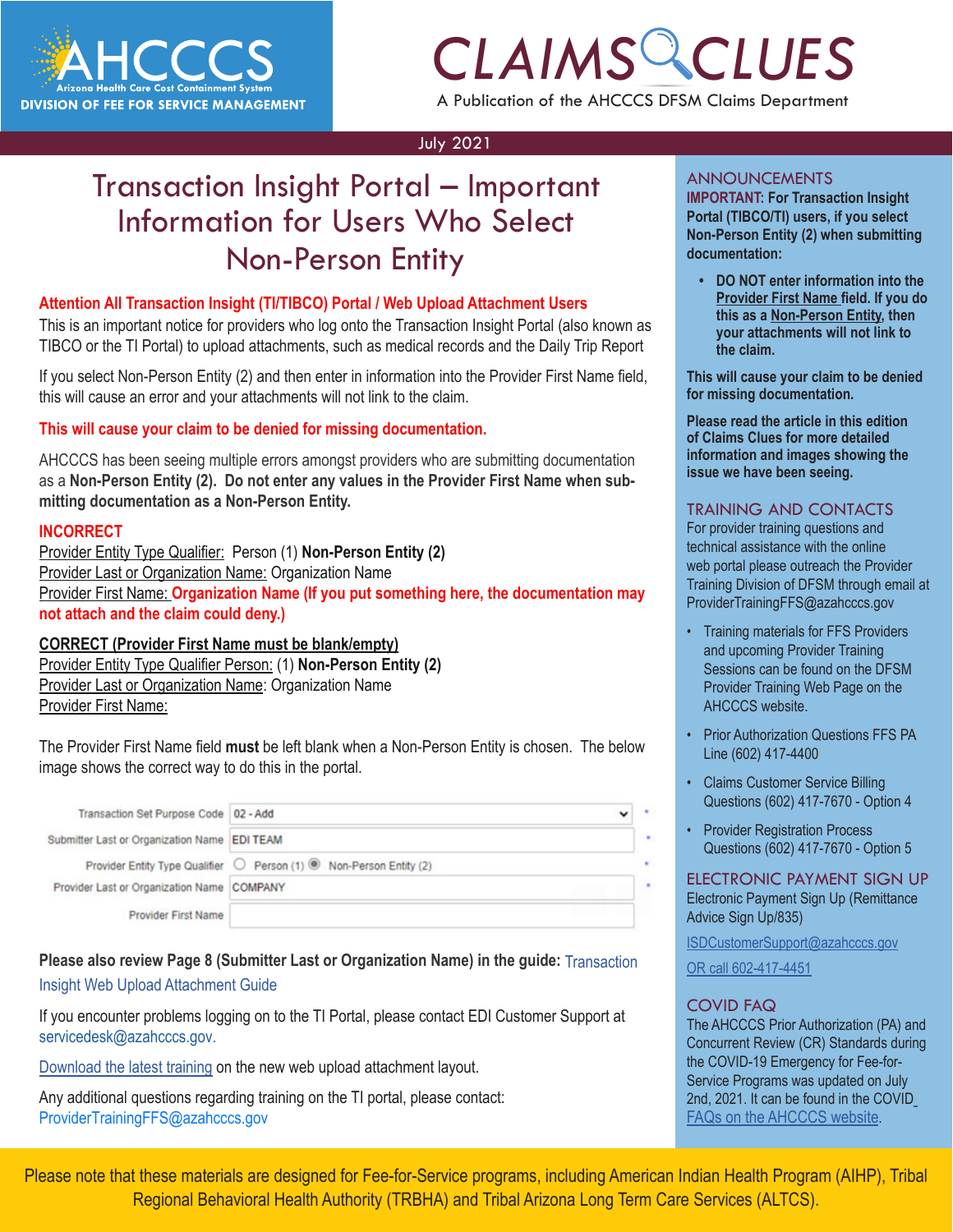### Court Ordered Treatment FAQ Update

AHCCCS has established an Information Center to remedy the lack of information concerning the unique jurisdictional, legal and coordination of care issues related to American Indians and the state's behavioral health system.

On this web page AHCCCS has also posted a Frequently Asked Question (FAQ) [docu-ment, pertaining to the American Indian](https://www.azahcccs.gov/AmericanIndians/TribalCourtProceduresForInvoluntaryCommitment/)  Health Program (AIHP) and Court Ordered Treatment (COT). The FAQs can be found under the 'Additional Resources' menu towards the bottom of the page.

This web page can be found on the AHCCCS website at: https://www.azahcccs.gov/AmericanIndians/ [TribalCourtProceduresForInvoluntaryCommitment/](https://www.azahcccs.gov/AmericanIndians/TribalCourtProceduresForInvoluntaryCommitment/)

### DFSM Provider Training Team's Third Quarter Training Schedule Posted

The Division of Fee-for-Service Management's (DFSM) Provider Training Unit conducts periodic trainings on a variety of subjects for providers.

Training topics covered include:

- Instructing providers on how to use the [AHCCCS Online](https://azweb.statemedicaid.us/Account/Login.aspx?ReturnUrl=%2f) [Provider Portal](https://azweb.statemedicaid.us/Account/Login.aspx?ReturnUrl=%2f) and the [Transaction Insight Portal](https://tiwebprd.statemedicaid.us/AHCCCS/default.aspx?ReturnUrl=%2fAHCCCS%2f) to submit claims, prior authorization requests, and additional documentation (i.e. the AHCCCS Daily Trip report or requested medical records), as well as how to check a member's eligibility and how to check on a PA or claim's status;
- Trainings on specific topics, such as telehealth;
- Trainings designed for specific provider types, such as for Non-Emergency Medical Transportation (NEMT) providers,

Behavioral Health Residential Facilities (BHRFs), Direct Care Worker Agencies (DCWAs), and more; and

A schedule of our group training sessions for the second quarter can be found on the DFSM Provider Training web page, on the AHCCCS website, at: www.azahcccs.gov/ Resources/Training/DFSM\_Training.html

Scroll down to 'Training Schedules by Year' and click on the drop down to choose 2021. Select 'Training Schedule 3rd QTR 2021'.

The [Third Quarter Training Schedule for 2021](https://www.azahcccs.gov/Resources/Downloads/DFMSTraining/2021/ProviderTrainingScheduleThirdQuarter2021.pdf) can be found on the website.

## APEP

Providers are reminded to use the AHCCCS Provider Enrollment Portal (APEP) for all new applications to become an AHCCCSregistered provider, and for updates to current registrations.

#### **What is the AHCCCS Provider Enrollment Portal (APEP)?**

On August 31, 2020, AHCCCS launched the AHCCCS Provider Enrollment Portal (APEP), which offers a secure web-based enrollment process and a streamlined provider enrollment process that allows a provider to electronically submit an application for new enrollment or to modify an existing provider ID online.

APEP is designed to ease the provider enrollment process by decreasing processing time and allowing the provider to submit a new enrollment or modification to an existing provider ID effectively, at any time of the day.

This online system allows providers to:

- Enroll as an AHCCCS provider.
- Update information (such phone and addresses).
- Upload and/or update licenses and certifications.
- And much more!

For training inquiries, the Provider Enrollment Unit has established a [web page](https://www.azahcccs.gov/PlansProviders/APEP/APEPTraining/Videos.html) with training materials for providers, regarding how to use the AHCCCS Provider Enrollment Portal. Please visit [here](https://www.azahcccs.gov/PlansProviders/APEP/APEPTraining/Videos.html) to view the videos and training materials available online.

[www.azahcccs.gov/PlansProviders/APEP/APEPTraining/Videos.](https://www.azahcccs.gov/PlansProviders/APEP/APEPTraining/Videos.html) [html](https://www.azahcccs.gov/PlansProviders/APEP/APEPTraining/Videos.html)

If you have additional questions about APEP that are not addressed in those materials, please contact the APEP team at: [APEPTrainingQuestions@azahcccs.gov](mailto:APEPTrainingQuestions@azahcccs.gov)

A list of FAQs regarding APEP can be found on the **AHCCCS** [website.](https://www.azahcccs.gov/PlansProviders/NewProviders/registration/APEP/faq.html)

If you have any additional questions, please contact AHCCCS Provider Enrollment at:

- 1-800-794-6862 (In State Outside of Maricopa County)
- 1-800-523-0231 (Out of State)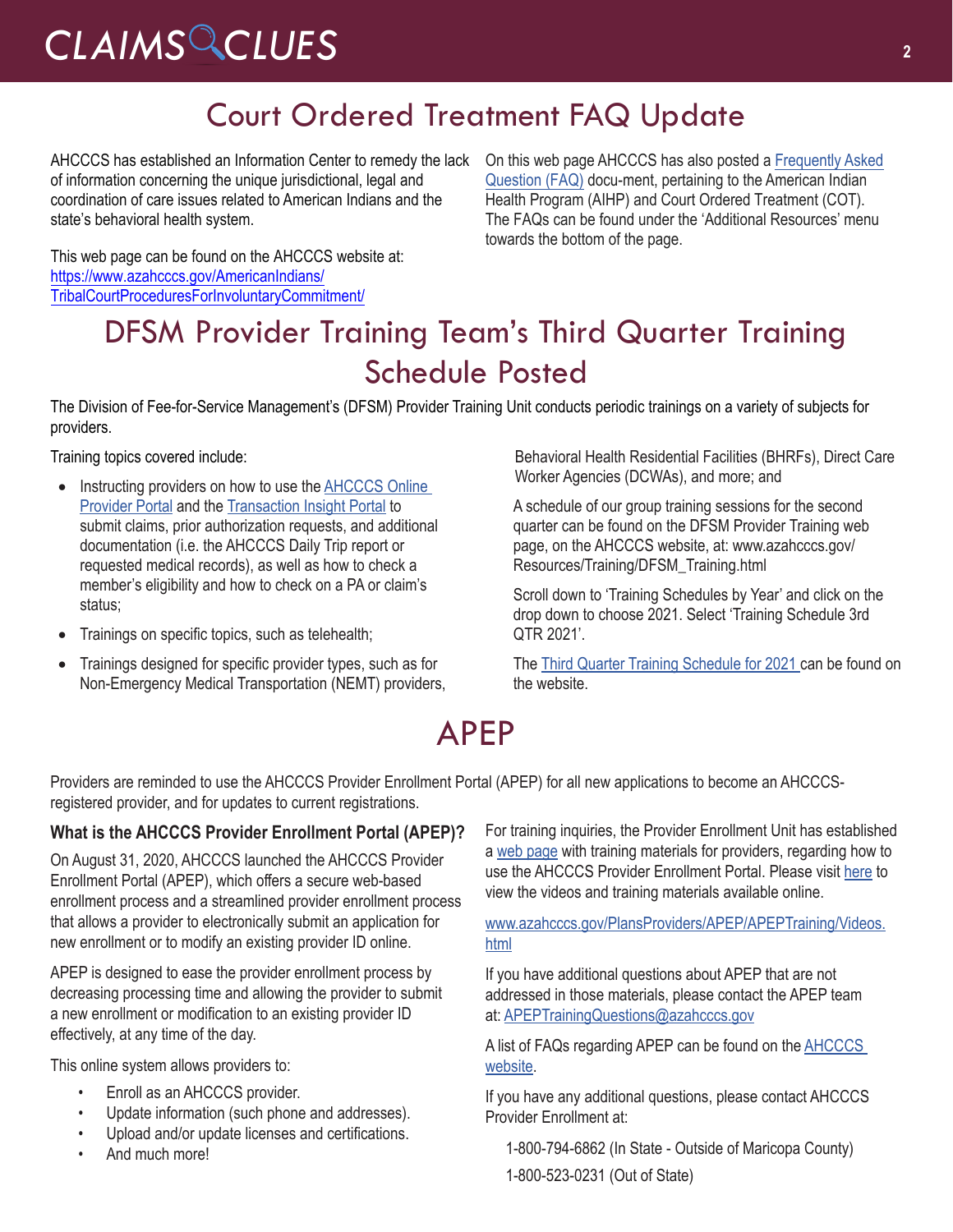### APEP and Adding Service Locations

If you encounter an issue trying to add a service location for your provider via the AHCCCS Provider Enrollment Portal (APEP), the Division of Member and Provider Services (DMPS) team has two other options available to assist providers with this process. Providers can contact the DMPS team at (602-417-7670, select option #5) and request to open a service ticket. A second option is to send an email to [apeptraining@azahcccs.gov](mailto:apeptraining@azahcccs.gov) which will automatically generate a service ticket request as well.

Done by a BHP, or by BHT cosigned by a BHP, utilizing standardized instrument that is able to determine the appropriate level of care.

2. Treatment Plan – completed in compliance with 9 A.A.C.10

## BHRF Notification

Effective 4/1/2019, all admissions and continued stays at Behavioral Health Residential Facilities (BHRF) (Provider Type B8) for AIHP and TRBHA members require authorization.

NOTE: Authorization is NOT required for IHS/638 BHRF **Facilities** 

- All new BHRF admissions require notification of admission to AHCCCS for initial coverage of up to 5 days of care. During this initial 5 day time frame, the BHRF will be responsible for submitting an Authorization request and ensuring compliance with criteria listed in AMPM Policy 320-V – Behavioral Health Residential Facilities and 9 A.A.C.10.
- If the Authorization request and the supporting admission documentation are not received within the initial 5 day time frame, claims may be denied.

Admission documentation that is required for the Authorization request includes:

1. Behavioral health assessment in compliance with 9 A.A.C.

10, to determine Behavioral Health Condition and Diagnosis. Assessment should be recent, and not older than 1 year.

by the Inpatient/Outpatient or TRBHA Treatment Team. Included in the plan should be an intervention specifying the BHRF level of care as necessary for the member as a least restrictive level of care required to treat the Behavioral Health Condition, identified in the Assessment. This plan shall not be older than 3 months from the request submission date.

NOTE: All criteria for admission still must be met from the date of admission.

For members currently in a BHRF, facilities had to submit an authorization request to get the continued stay authorized by 5/31/2019. Criteria for admission and continued stay are detailed in the new AMPM Policy 320-V – Behavioral Health Residential Facilities. Specific authorization submission and documentation procedures will be available on the FFS web page on the AHCCCS web site. Please look for upcoming notifications on training opportunities that will be available on the FFS web page.

Prior Authorization Requests shall be submitted on the AHCCCS Online Provider Portal. Please se[e: https://www.azahcccs.gov/](https://www.azahcccs.gov/PlansProviders/FeeForServiceHealthPlans/PriorAuthorization/submissionprocess.html) [PlansProviders/FeeForServiceHealthPlans/PriorAuthorization/](https://www.azahcccs.gov/PlansProviders/FeeForServiceHealthPlans/PriorAuthorization/submissionprocess.html) submissionprocess.html

For guidelines related to requirements for prior authorization and its accompanying documentation, please refer to: https:// [www.azahcccs.gov/PlansProviders/FeeForServiceHealthPlans/](: https://www.azahcccs.gov/PlansProviders/FeeForServiceHealthPlans/PriorAuthorization/requirements.html) PriorAuthorization/requirements.html

## Medicare [EOB](https://www.azahcccs.gov/PlansProviders/Downloads/FFSProviderManual/FFS_Chap09Medicare.pdf)

AHCCCS maintains a record of each recipient's primary coverage by Medicare and Other primary insurance plans. If a recipient's primary payer's record indicates a first-party coverage (such as Medicare or employer's health plan) or a third-party coverage (i.e. third party liability or TPL) and the claim is filed (sent to AHCCCS for payment) without the primary payer's EOB the claim will be denied.

For more detailed information please refer to the following re-

sources:

- Chapter 9 of the FFS Provider Billing Manual, Medicare/ [Other Insurance Liability.](https://www.azahcccs.gov/PlansProviders/Downloads/FFSProviderManual/FFS_Chap09Medicare.pdf)
- Chapter 7 of the IHS/Tribal Provider Billing Manual, [Medicare/Other Insurance Liability.](https://www.azahcccs.gov/PlansProviders/Downloads/IHS-TribalManual/IHS-Chap07Medicare.pdf)

Other coverage information can be verified using the AHCCCS online eligibility verification portal.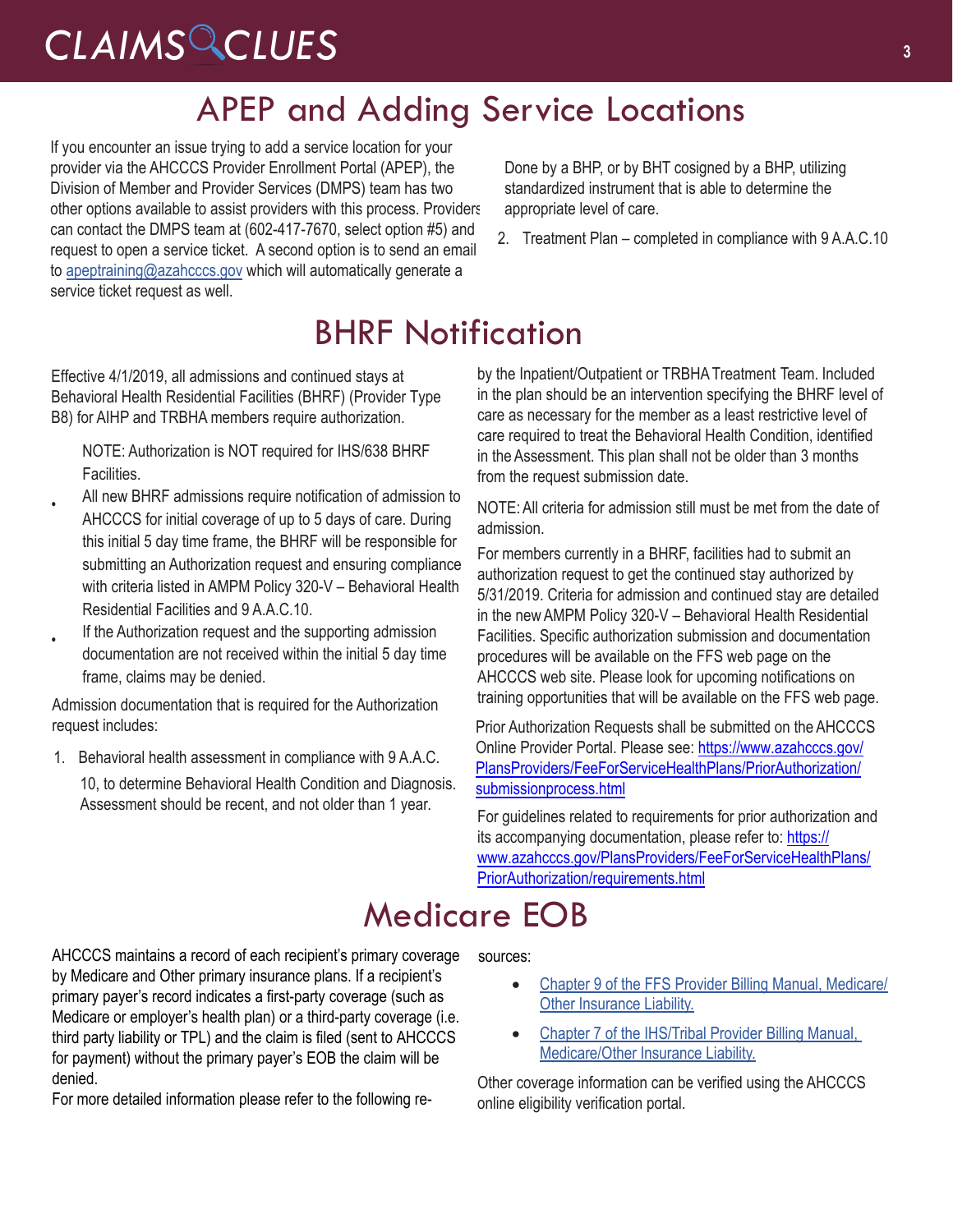## ROPA

#### **Referring, Ordering, Prescribing, Attending (ROPA) Providers Required to Register with AHCCCS**

The [Patient Protection and Affordable Care Act \(ACA\)](https://www.govinfo.gov/content/pkg/PLAW-111publ148/pdf/PLAW-111publ148.pdf) and the [21st Century Cures Act \(Cures\)](https://www.govinfo.gov/content/pkg/PLAW-114publ255/pdf/PLAW-114publ255.pdf) require that all health care providers who refer AHCCCS members for an item or service, who order non-physician services for members, who prescribe medications to members, and who attend/ certify medical necessity for services and/or who take primary responsibility for members' medical care must be registered as AHCCCS providers. AHCCCS calls this initiative, and these providers, "ROPA", and has set a deadline of June 1, 2021 by which providers must register in order to be reimbursed.

Until these acts passed, referring, ordering, prescribing, and attending providers were required to obtain a National Provider Identifier (NPIs), but were not required to be registered as an AHCCCS provider.

Learn more a[t](http://goog_1378479736/) [azahcccs.gov/PlansProviders/NewProviders/](https://www.azahcccs.gov/PlansProviders/NewProviders/ROPA.html) [ROPA.html](https://www.azahcccs.gov/PlansProviders/NewProviders/ROPA.html).One-on-One training requests, designed for a specific provider based on request.

## Quality Management (QM) Housekeeping Tips

The AHCCCS/DFSM Quality Management (QM) investigates QOC Concerns, IADs, and Health and Safety Conditions for members enrolled in FFS Programs in accordance with 42 U.S.C. §1396a(a)  $(30)(A)$ .

Quality Management is an important component of a member's care, and here are some tips for providers:

- Make sure to verify a Member's eligibility for Behavioral Health and Physical Health assignment when providing services to a new member.
- Please coordinate care with the member's health plan. This includes TRBHAs, who are to be considered as the member's Behavioral Health plan.
- Keep your provider contact information updated with AHCCCS Provider Enrollment. The Division of Fee-for-Service Quality Management frequently utilizes your PMMIS contact information to help with mentioning clinical documentation from your facility.
- Please include all applicable clinical documentation when reporting any incidents, accidents and deaths in the QM Portal.

The AHCCCS Medical Policy Manual chapter on 'Quality of Care Fee-for-Service provider requirements' can be found here:

• [https://www.azahcccs.gov/shared/Downloads/](https://www.azahcccs.gov/shared/Downloads/MedicalPolicyManual/800/830.pdf) [MedicalPolicyManual/800/830.pdf](https://www.azahcccs.gov/shared/Downloads/MedicalPolicyManual/800/830.pdf)

Per AMPM 830: "The Tribal ALTCS and TRBHA programs shall participate in the investigation of QOC Concerns, IAD reports and Health and Safety Conditions related to their enrolled members, in accordance with applicable IGAs and in coordination with AHCCCS.

Reports of QOC Concerns and service issues may be raised at AHCCCS internally or externally by members/Health Care Decision Makers and designated representatives, providers, and stakeholders, from anywhere in the community. The AHCCCS Provider Participation Agreement (PPA) provides the authority for AHCCCS/DFSM to ensure that FFS providers comply with all applicable state and federal rules and regulations, including alignment with state licensure requirements, as well as AHCCCS rules and policies relating to the audit of provider records and the inspection of the provider's facilities. FFS providers are responsible for adhering to the requirements specified in all applicable AHCCCS policies, including this Policy. For specific requirements applicable to Tribal ALTCS and the TRBHAs, refer to the respective IGA."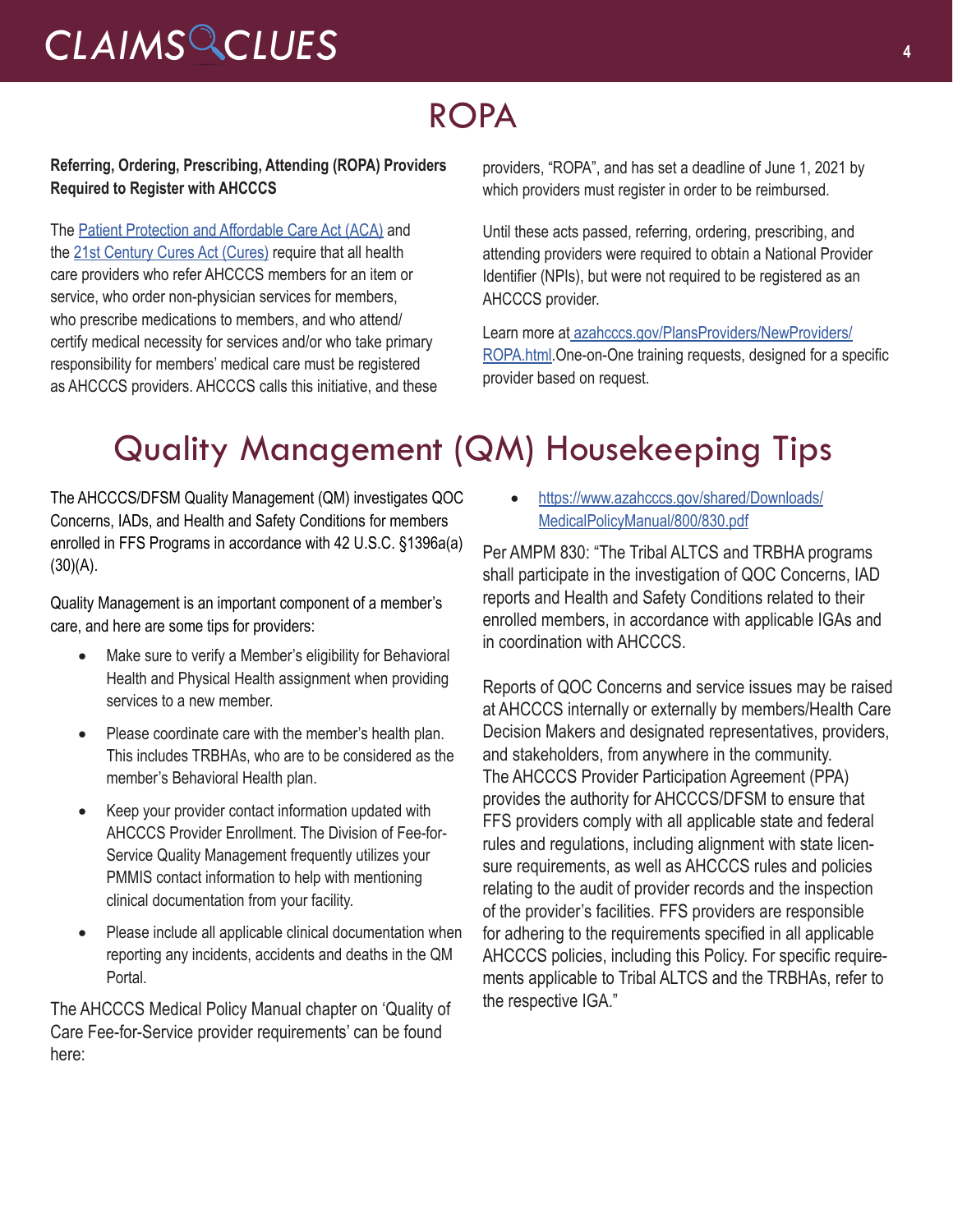### AHCCCS Prior Authorization (PA) and Concurrent Review (CR) Standards during COVID-19 Emergency for Fee-for-Service Health Programs

Original Release: March 25, 2020 Last Updated: July 2, 2021 Effective Date: August 1, 2021

This memo outlines the updated AHCCCS Prior Authorization and Concurrent Review Standards for AHCCCS Division of Feefor-Service Management (DFSM) in response to Governor Ducey's declaration of a public health emergency for COVID-19 and is effective April 1, 2020, through the duration of the emergency. These changes impact members enrolled with a Fee-for-Service Program, including the American Indian Health Program (AIHP), Tribal Regional Behavioral HealthAuthorities (TRBHAs), and Tribal Arizona Long Term Care Services (Tribal ALTCS).

These standards are subject to change as the emergency conditions evolve.

All services reimbursed must be medically necessary, cost-effective, federally and statereimbursable, and will be subject to post-payment review.

#### **I. Behavioral Health Services**

Initial prior authorization is still required for non-emergency Behavioral Health Inpatient, Residential Treatment Center (RTC) and Behavioral Health Residential Facility (BHRF) levels of care.

DFSM plans to extend concurrent reviews from 30 to 90 days for Residential Treatment Center(RTC) levels of care.

Clinical Staffings, Child and Family Teams (CFTs), Adult Recovery Teams (ARTs), and coordination of care between facilities and outpatient providers should continue to inform appropriate levels of care and continued stay. Telehealth and telephonic modalities are strongly encouraged for these staffings and coordination.

**II. Dental Services**

Dental prior authorization approvals, which are within 60 days of expiration, will be extended for 6 months.

#### **III. Pharmacy Services (Updated 4/14/2021)**

Effective June 15, 2021, Sections III. A and B will no longer be in effect.

Note: This change was originally announced during Special Tribal Consultations on 4/13/2021 to be effective on 6/1/2021. OptumRx will be ending these flexibilities and reinstituting utilization management edits and prior authorization requirements that were in effect with the previous plan set-ups, effective June 15, 2021. Agents that are designated as preferred on the AHCCCS Drug List will be in effect and non-preferred medications that were not grandfathered by the AHCCCS Pharmacy and Therapeutics (P&T) process are to be transitioned to the preferred agent(s) of the therapeutic class.

#### **IHS and 638 Pharmacies may:**

- a. **Continue to fill 90-day supplies of maintenance medications when billing the All-Inclusive Rate; and**
- b. **The allowance for billing for 60-days of specialty medications will be changing back to 30- day prescription fills.**

**The following Section III. A & B changes, as referenced above, will be ending on June 15,2021. Please see notations in Sections C and D.**

#### **A. Refill-too-soon edits and 90-day fills**

1. All health plans must remove the refill-too-soon edit on all non-controlled medications.

- **a)** Members may continue to fill prescriptions for up to a 30-day supply or they may fill a 90-day supply of maintenance medications, both of which may bedone early once the edit is lifted.
- **b)** Specialty medications which are filled for a 30-day supply and delivered tothe member's home may be filled early for the same day's supply as previously filled.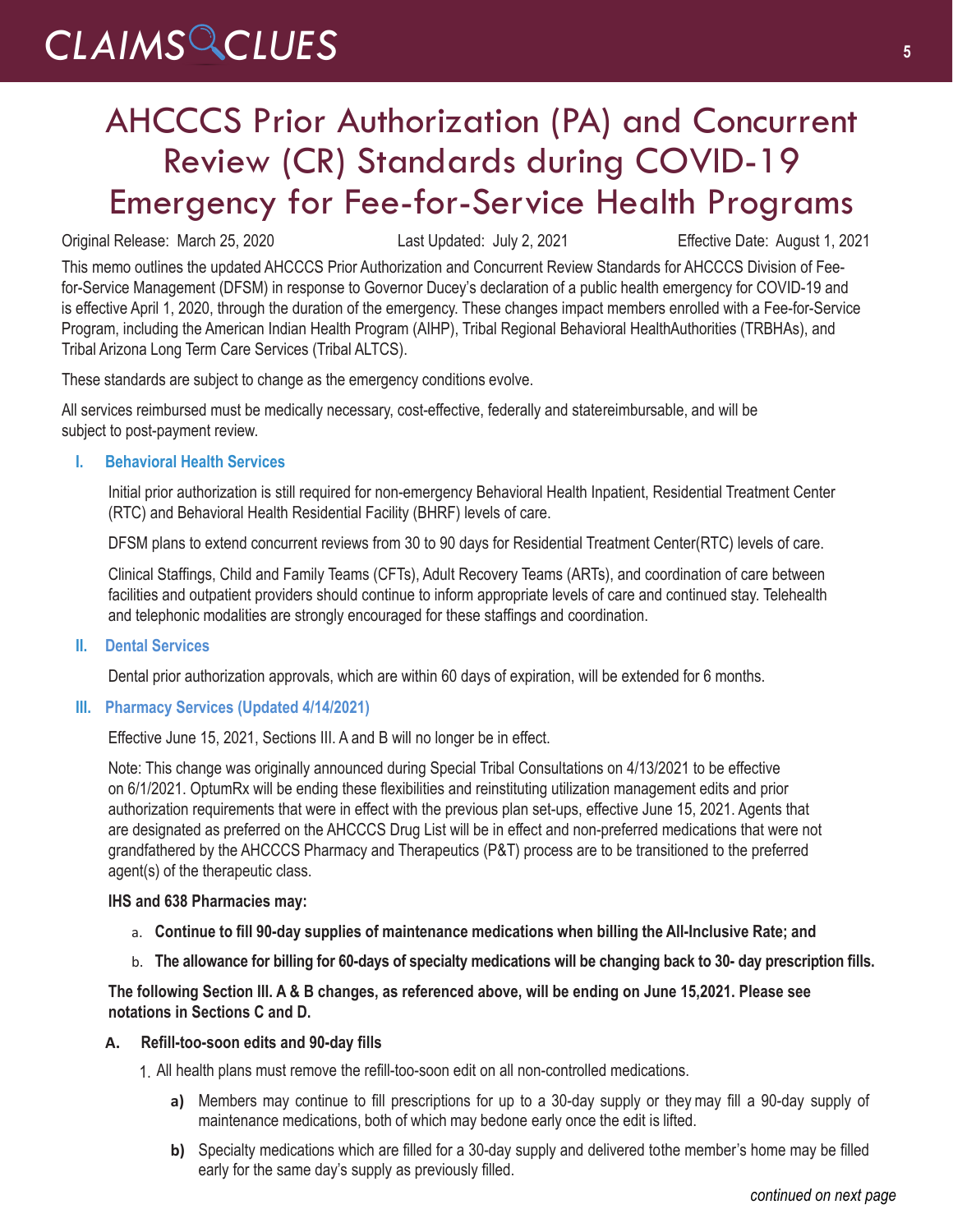### AHCCCS Prior Authorization (PA) and Concurrent Review (CR) Standards during COVID-19 Emergency for Fee-for -Service Health Programs

- **c)** When the refill-too-soon edit is lifted, Pharmacy Benefit Managers (PBMs)must check to ensure that quantity limits and duplicate therapy edits currently in place will not cause a rejection when the prescription is refilled early.
- 2. Controlled Substances may be refilled early when the pharmacy staff has checked with the prescribing clinician and the clinician has agreed to the earlyrefill. The pharmacy staff or the prescribing clinician shall contact the health plan's PBM help desk for an immediate override. Please ensure that quantity limits and duplicate therapy edits will not cause a rejection when these claimsare provided an override.
- 3. Removal of prior authorization for specific therapeutic classes
	- **a)** Health plans must remove all prior authorization requirements for the following Therapeutic Classes:
		- Antibiotics,
		- Antimalarials,
		- Antivirals,
		- Beta2 Agonist Inhalers and Inhalant Solutions,
		- Long-acting Beta2 Agonist-Corticosteroid Combination Inhalers,
		- Long-acting Beta2 Agonist-Anticholinergic Combination Inhalers,
		- Corticosteroid Inhalers and Inhalant Solutions,
		- Corticosteroid Oral Agents,
		- Nebulizers (must be available through pharmacies),
		- Cough and Cold products, such as:
			- Antihistamines,
			- Nasal Decongestants,
			- Combination products of antihistamines and nasal decongestants,
			- Cough suppression products including guaifenesin and combination
			- products,
			- Guaifenesin oral tablets and combination products, and
			- Analgesics / Anti-febrile products (aspirin, ibuprofen,acetaminophen, acetaminophen suppositories, etc.)
		- Mast Cell Stabilizers, and
		- Methylxanthines (aminophylline and theophylline).

#### **B. Addressing Drug Shortages (See note at start of Section III above for reference to changes)**

- 1. The AHCCCS Drug List has preferred medications which the AHCCCS Medical Policy Manual (AMPM) 310-V requires to be utilized prior to a non-preferred agent. However, in the event of a shortage, a non-preferred medication must be approved. For example, ProAir is the preferred albuterol inhaler. Using ProAir as an example, if there is a shortage of ProAir, the health plans must allow all other branded and generic albuterol products to be reimbursed through the pharmacy claims system without prior authorization.
- 2. When there is a drug shortage and the health plans' network pharmacies are unable to obtain the medication in a timely manner, the health plans shall open up their pharmacy network to pharmacies that have the medication as long as they have an AHCCCS registered ID.
- 3. Please check the FDA web links daily for shortage updates:
	- ∙ <https://www.accessdata.fda.gov/scripts/drugshortages/default.cfm>
	- ∙ [https://www.fda.gov/news-events/press-announcements/coronavirus-](https://www.fda.gov/news-events/press-announcements/coronavirus-covid-19-supply-chain-update)[covid-19- supplychain-update](https://www.fda.gov/news-events/press-announcements/coronavirus-covid-19-supplychain-update)

#### **C. Pharmacy Copayments - This section will not be changing.**

- 1. Title XIX Member enrolled in AHCCCS Fee-For-Service do not have copayments for prescription medications.
- 2. Prior authorization is not required during the Federal emergency period for compounded drugs for children under the age of ten years old.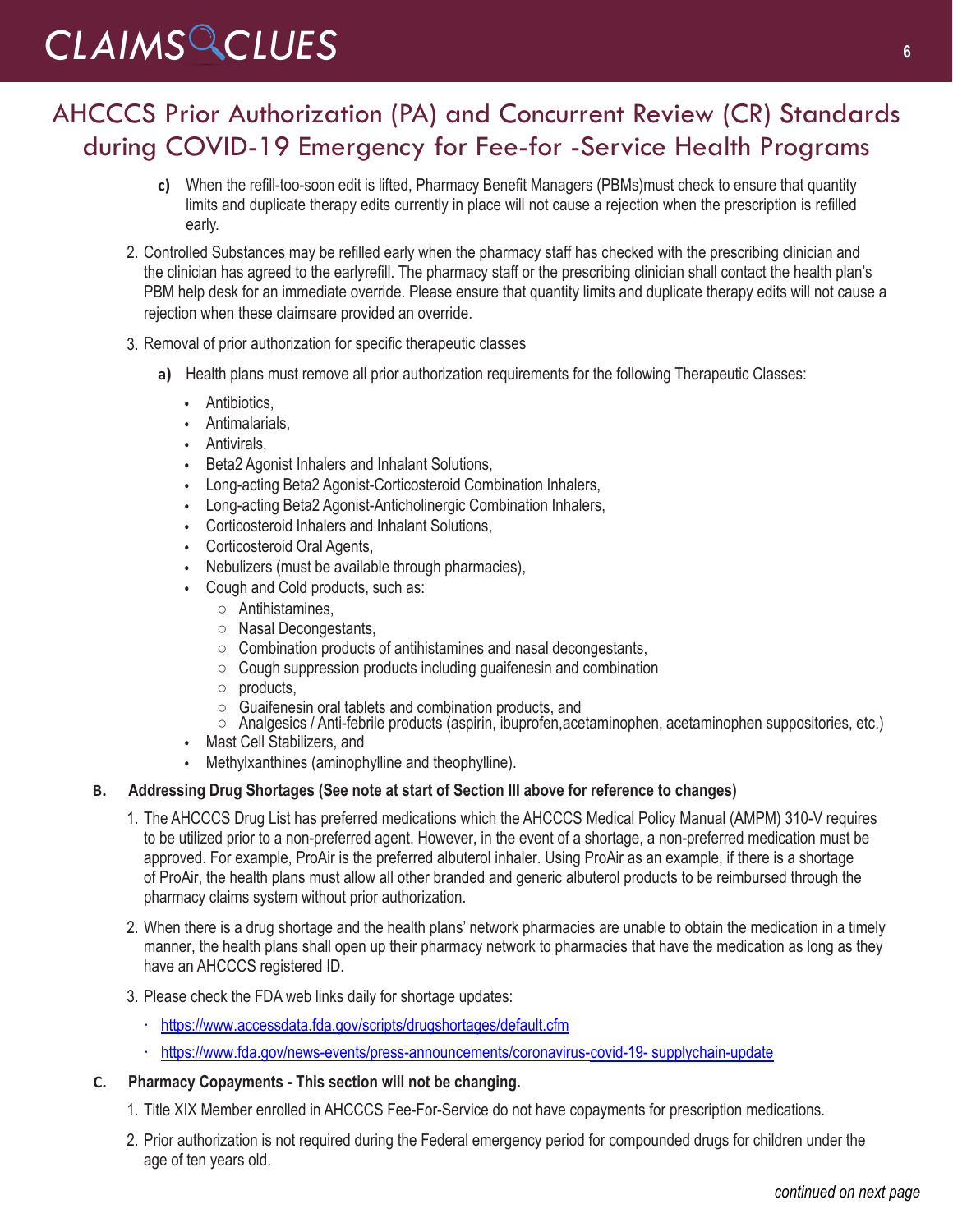### AHCCCS Prior Authorization (PA) and Concurrent Review (CR) Standards during COVID-19 Emergency for Fee-for -Service Health Programs

#### **D. Signature Requirements – This section will not be changing during the Federal emergency period.**

42 CFR 456.705 and the Arizona State Board of Pharmacy requires that members receive counseling when prescriptions are dispensed. While counseling is still required, the Arizona State Board of Pharmacy has waived the member's signature requirement and willinstead allow the pharmacist to enter confirmation that counseling occurred. This will allow members to not have to sign a document and to keep appropriate distance from thecounter.

#### **IV. Physical Health Services (Updated 7/2/2021)**

#### **A. COVID-19 Testing and Treatment Services**

DFSM will not require prior authorization or concurrent review for services related totesting, diagnosis, and/or treatment of COVID-19.

#### **B. Facility Services**

DFSM will reinstate prior authorization requirements for the following levels of care, effective 8/1/2021:

- **a)** Acute Inpatient Hospitalization; and
- **b)** Inpatient Rehabilitation Facilities (e.g. Long Term Acute Hospitals).

DFSM continues to maintain the temporary removal of prior authorization requirements for the following levels of care:

- **a)** Assisted Living Facilities/Centers; and
- **b)** Skilled Nursing Facilities (SNFs).
- 1. DFSM will remove prior authorization requirements for the following levels of care:
	- Acute Inpatient hospitalization;
	- Assisted Living Facilities/Centers;
	- Skilled Nursing Facilities (SNFs);and
	- Inpatient Rehabilitation Facilities (e.g., Long Term Acute Care Hospitals).
- 2. FFS Providers shall coordinate care management activities to ensure FFS members have safe and effective transitions between levels of care.
- 3. Prior Authorization approvals for elective inpatient services, which are within 60 days of expiration, may be extended for 6 months, as needed.

#### **C. Outpatient Services**

Effective 8/1/2021, DFSM will no longer automatically extend outpatient service prior authorization approvals, which are within 60 days of expiration. Providers are responsible for submitting for prior authorization, when additional prior authorization is needed.

- 1. DFSM may extend outpatient service prior authorization approvals, which are within 60 days of expiration, for 6 months, as needed.
- 2. For services related to the COVID-19 emergency, other than testing, diagnosis and treatment, the document submission period for Prior Authorization will no longer be extended to 90 days. COVID-19 testing, diagnosis and/or treatment are exempt from Prior Authorization. Please see IV A.

#### **V. Non-Emergency Medical Transportation (NEMT) Services (Updated 7/2/2021)**

#### **Effective 8/1/2021, NEMT providers transporting a member over 100 miles must obtain prior authorization.**

- 1. Prior authorization requirements have been temporarily waived for NEMT services over 100 miles.
- 2. AHCCCS continues to temporarily waive the requirement for NEMT drivers to collect a passenger's signature, whether on paper or electronically at this time.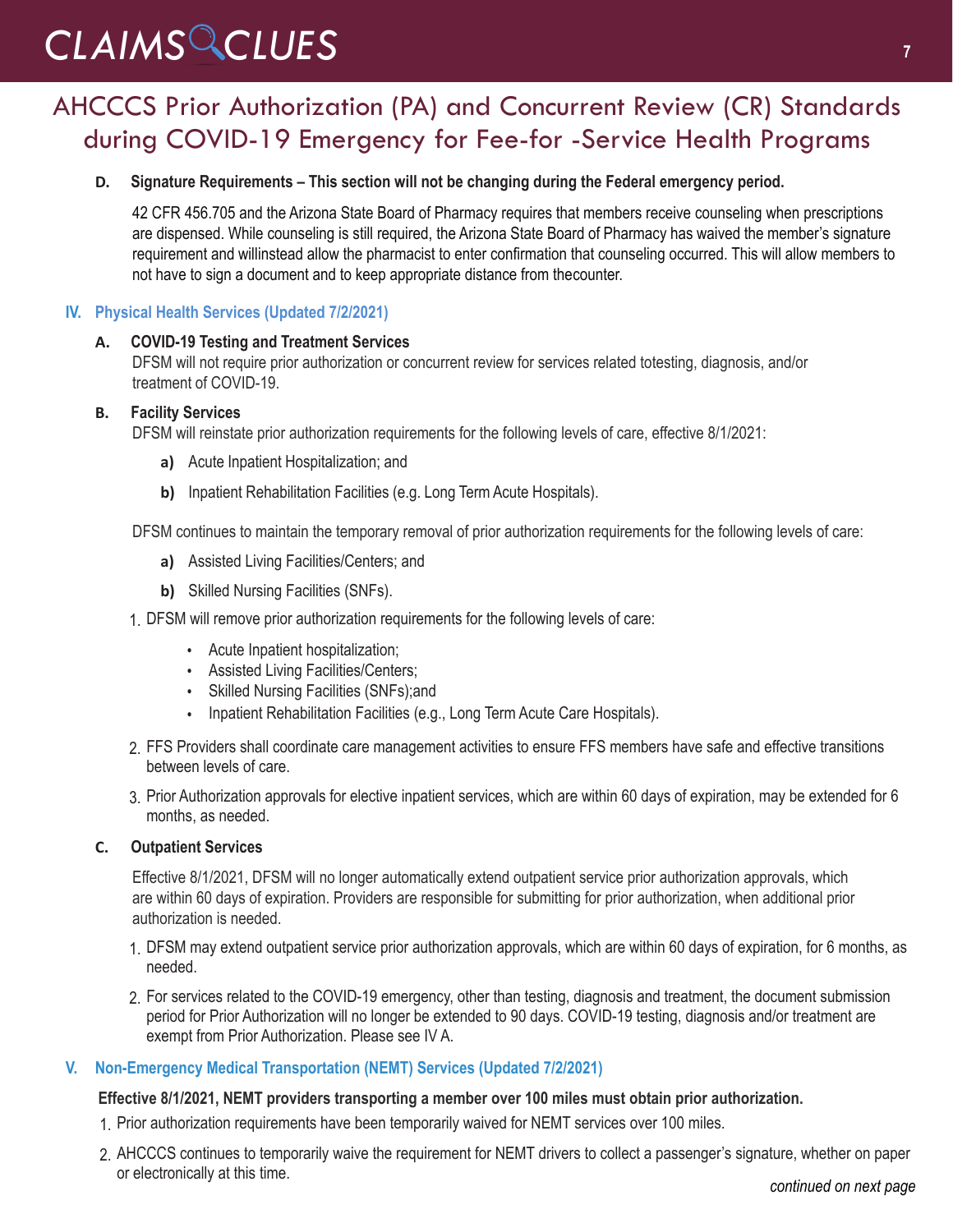### AHCCCS Prior Authorization (PA) and Concurrent Review (CR) Standards during COVID-19 Emergency for Fee-for -Service Health Programs

#### VI. **Home Health Services and Durable Medical Equipment: Face-to-Face Requirement Change**

CFR § 440.70 requires that the initiation of home health services and medical equipment and supplies be subject to faceto-face encounter requirements for the FFS population.

Pursuant to section 1135(b)(5) of the Social Security Act, CMS has temporarily approved an extension of the timeline required for completion of the face-to-face requirement.

Effective 6/8/20, through the duration of the emergency, the face-to-face encounter does not need to be completed before the start of services and may occur at the earliest time feasible for a provider, provided that the face-to-face encounter occurs within 12 months from the start of service.

This is a temporary extension of the timeline for completion of the face-to-face requirement, and all services are subject to post-payment review.

#### VII. **COVID-19 Frequently Asked Questions (FAQs)**

We encourage everyone to please continue to check th[e AHCCCS COVID-19 FAQs. T](https://azahcccs.gov/AHCCCS/AboutUs/covid19FAQ.html)he FAQs are updated daily.

### Behavioral Health Residential Facility (BHRF) Notification

Effective 4/1/2019, all admissions and continued stays at Behavioral Health Residential Facilities (BHRF) (Provider Type B8) for AIHP and TRBHA members require authorization.

• **NOTE:** Authorization is NOT required for IHS/638 BHRF Facilities.

All new BHRF admissions require notification of admission to AHCCCS for initial coverage of up to 5 days of care. During this initial 5 day time frame, the BHRF will be responsible for submitting an Authorization request and ensuring compliance with criteria listed in [AMPM Policy 320-V – Behav](https://www.azahcccs.gov/shared/Downloads/MedicalPolicyManual/300/320-V.pdf)[ioral Health Residential Facilities](https://www.azahcccs.gov/shared/Downloads/MedicalPolicyManual/300/320-V.pdf) and 9 A.A.C.10.

If the Authorization request and the supporting admission documentation are not received within the initial 5 day time frame, claims may be denied.

Admission documentation that is required for the Authorization request includes:

- 1. Behavioral health assessment in compliance with 9 A.A.C. 10, to determine Behavioral Health Condition and Diagnosis. Assessment should be recent, and not older than 1 year. Done by a BHP, or by BHT cosigned by a BHP, utilizing standardized instrument that is able to determine the appropriate level of care.
- 2. Treatment Plan completed in compliance with 9 A.A.C.10 by the Inpatient/Outpatient or TRBHA Treatment Team. Included in the plan should be an intervention

specifying the BHRF level of care as necessary for the member as a least restrictive level of care required to treat the Behavioral Health Condition, identified in the Assessment. This plan shall not be older than 3 months from the request submission date.

#### **NOTE:** All criteria for admission still must be met from the date of admission.

For members currently in a BHRF, facilities had to submit an authorization request to get the continued stay authorized by 5/31/2019. Criteria for admission and continued stay are detailed in the new [AMPM Policy 320-V – Behavioral Health](https://www.azahcccs.gov/shared/Downloads/MedicalPolicyManual/300/320-V.pdf)  [Residential Facilities](https://www.azahcccs.gov/shared/Downloads/MedicalPolicyManual/300/320-V.pdf). Specific authorization submission and documentation procedures will be available on the FFS web page on the AHCCCS web site. Please look for upcoming notifications on training opportunities that will be available on the FFS web page.

Prior Authorization Requests shall be submitted on the AHCCCS Online Provider Portal. Please see: [https://www.](https://www.azahcccs.gov/PlansProviders/FeeForServiceHealthPlans/PriorAuthorization/submissionprocess.html) [azahcccs.gov/PlansProviders/FeeForServiceHealthPlans/PriorAu](https://www.azahcccs.gov/PlansProviders/FeeForServiceHealthPlans/PriorAuthorization/submissionprocess.html)[thorization/submissionprocess.html](https://www.azahcccs.gov/PlansProviders/FeeForServiceHealthPlans/PriorAuthorization/submissionprocess.html)

For guidelines related to requirements for prior authorization and its accompanying documentation, please refer to: [https://](https://www.azahcccs.gov/PlansProviders/FeeForServiceHealthPlans/PriorAuthorization/requirements.html) [www.azahcccs.gov/PlansProviders/FeeForServiceHealthPlans/](https://www.azahcccs.gov/PlansProviders/FeeForServiceHealthPlans/PriorAuthorization/requirements.html) [PriorAuthorization/requirements.html](https://www.azahcccs.gov/PlansProviders/FeeForServiceHealthPlans/PriorAuthorization/requirements.html)